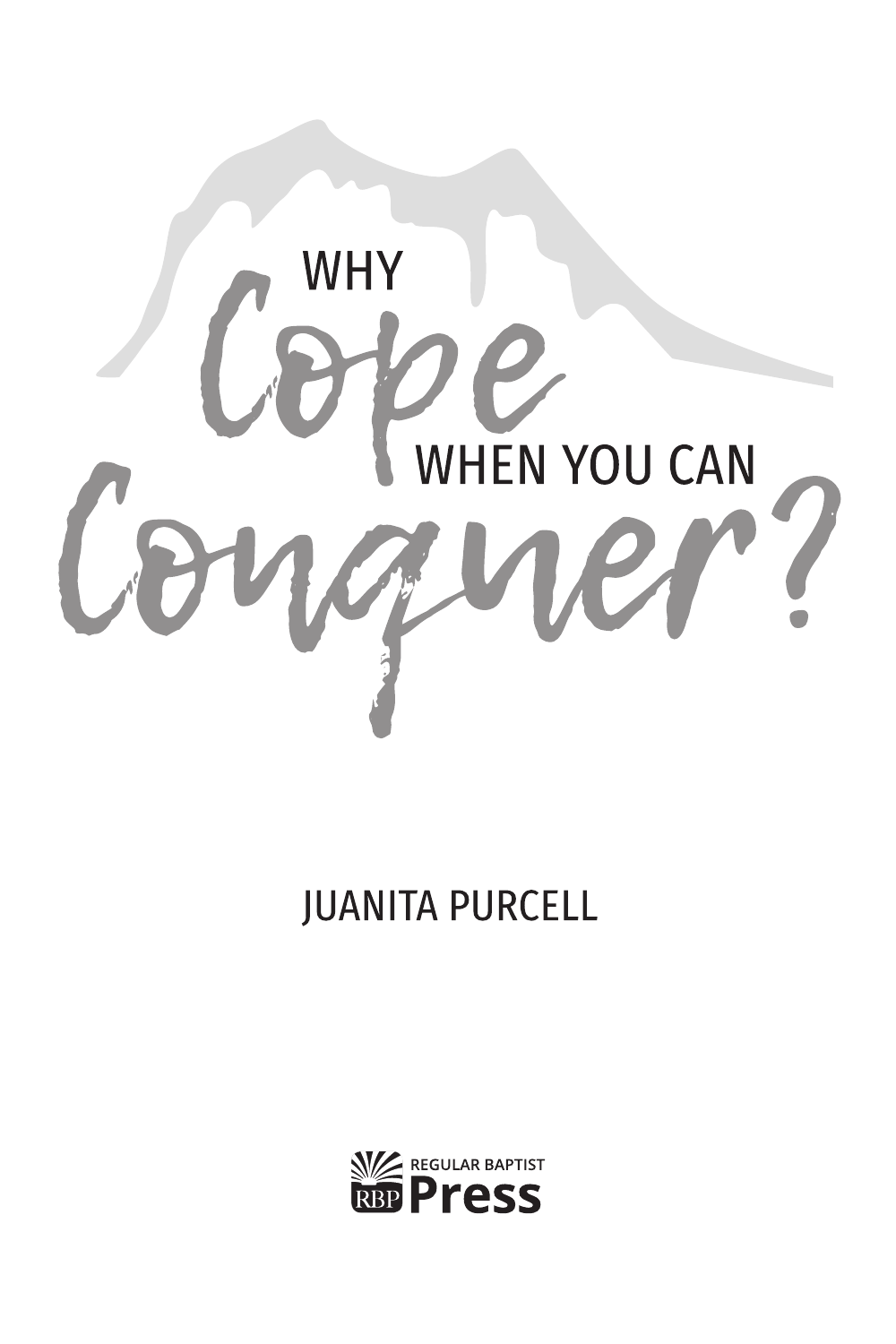Quotations on pages 8 and 85 are from *Falling into Greatness* by Lloyd John Ogilvie. © 1984; Thomas Nelson Publishers, Nashville. Used by permission.

Quotations on pages 38 and 48 are from *When Heaven Is Silent* by Ronald Dunn. © 1994; Thomas Nelson Publishers, Nashville. Used by permission.

Quotations on pages 61, 63, 70, 78, 90, 91, and 93 are from *Exploring the Psalms,* 2 vols., by John Phillips. © 1986; Loizeaux, Neptune, NJ. Used by permission.

Quotation on page 84 is from *The Power of Encouragement* by Jeanne Doering. © 1982. Used by permission.

Quotation on page 99 is from *Mount Up with Wings* by Joyce Hart. © 1998. Used by permission.

*Why Cope When You Can Conquer?* © 1999 Regular Baptist Press • Arlington Heights, Illinois www.RegularBaptistPress.org • 1-800-727-4440 Printed in U.S.A. All rights reserved RBP5240 • ISBN: 978-0-87227-203-3

Eighth printing—2018

All rights reserved. Except as permitted under U.S. Copyright Law, no part of this publication may be reproduced, distributed, or transmitted in any form or by any means, or stored in a database or retrieval system, without the prior written permission of the publisher.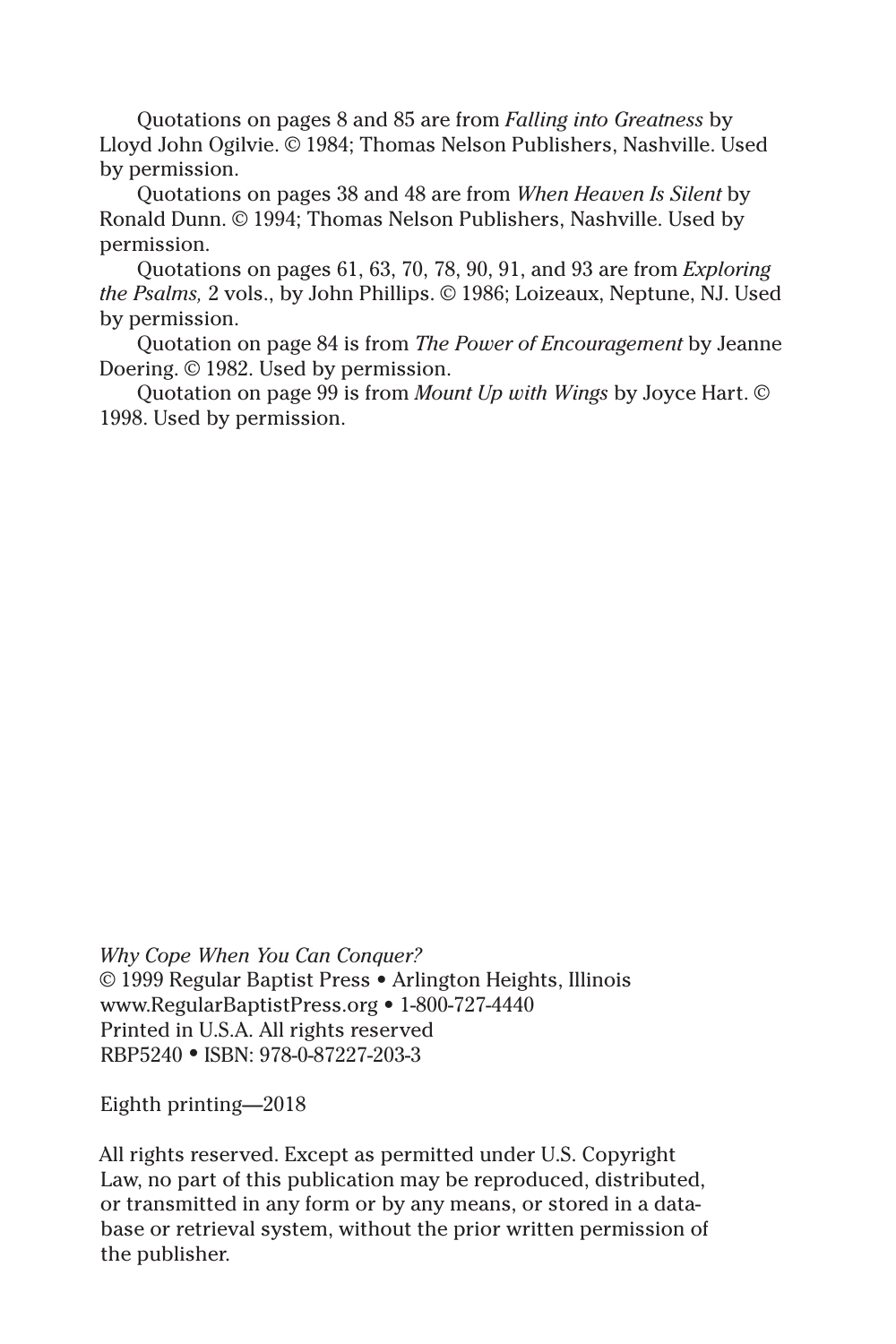# *Contents*

| <b>LESSON 1</b> |                                                                       |
|-----------------|-----------------------------------------------------------------------|
| <b>LESSON 2</b> | Psalm 19: Listen! God Is Speaking 15                                  |
| <b>LESSON 3</b> | Psalm 23: Why Fear? The Shepherd Is Near! 24                          |
| <b>LESSON 4</b> | <i>Psalms 32; 51: The Way Back from Failure <math>\dots</math> 36</i> |
| <b>LESSON 5</b> | Psalm 42: Why Cope When You Can Conquer? .45                          |
| <b>LESSON 6</b> | <i>Psalm 46: Where to Run in Trouble 57</i>                           |
| <b>LESSON 7</b> |                                                                       |
| <b>LESSON 8</b> | Psalm 91: The Blessings of the Secret Place 73                        |
| <b>LESSON 9</b> | Psalm 100: God Is Good!81                                             |
|                 | LESSON 10 Psalm 106:1-18: Forgetting What We                          |
|                 | LESSON 11 <i>Psalm 106:19–48: Remembering What We</i>                 |
|                 |                                                                       |
|                 | Leader's Guide 111                                                    |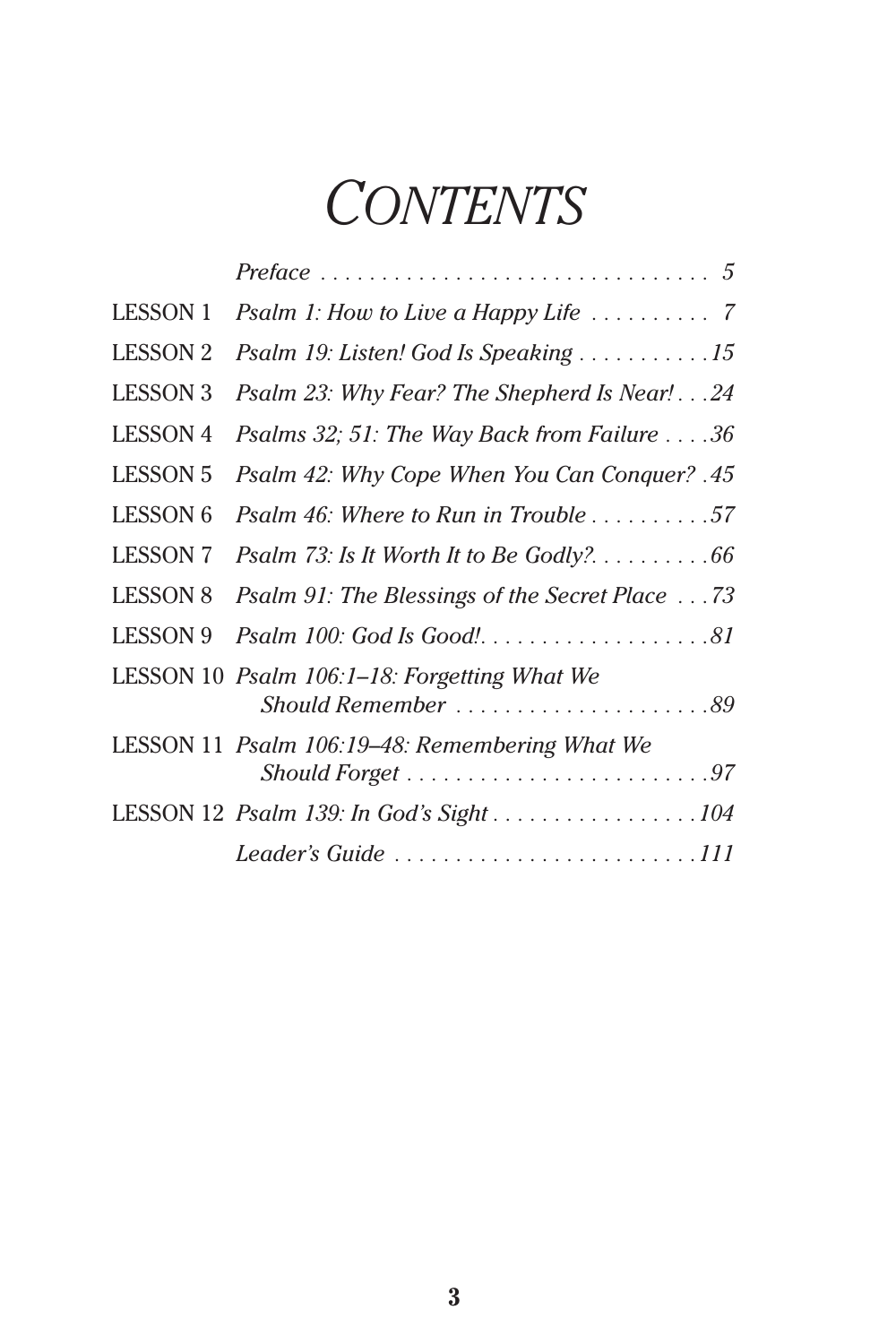## *Dedication To my favorite preacher, J. O.*

Even though you have retired as a pastor from a local church, I know you will never retire from preaching. You will always be my pastor and favorite preacher. I still have the privilege of hearing you speak each week, and you always challenge and bless my heart. We've been serving the Lord together for over thirty-four years, and it just keeps getting better and better. Thank you for all the spiritual enrichment you have added to my life.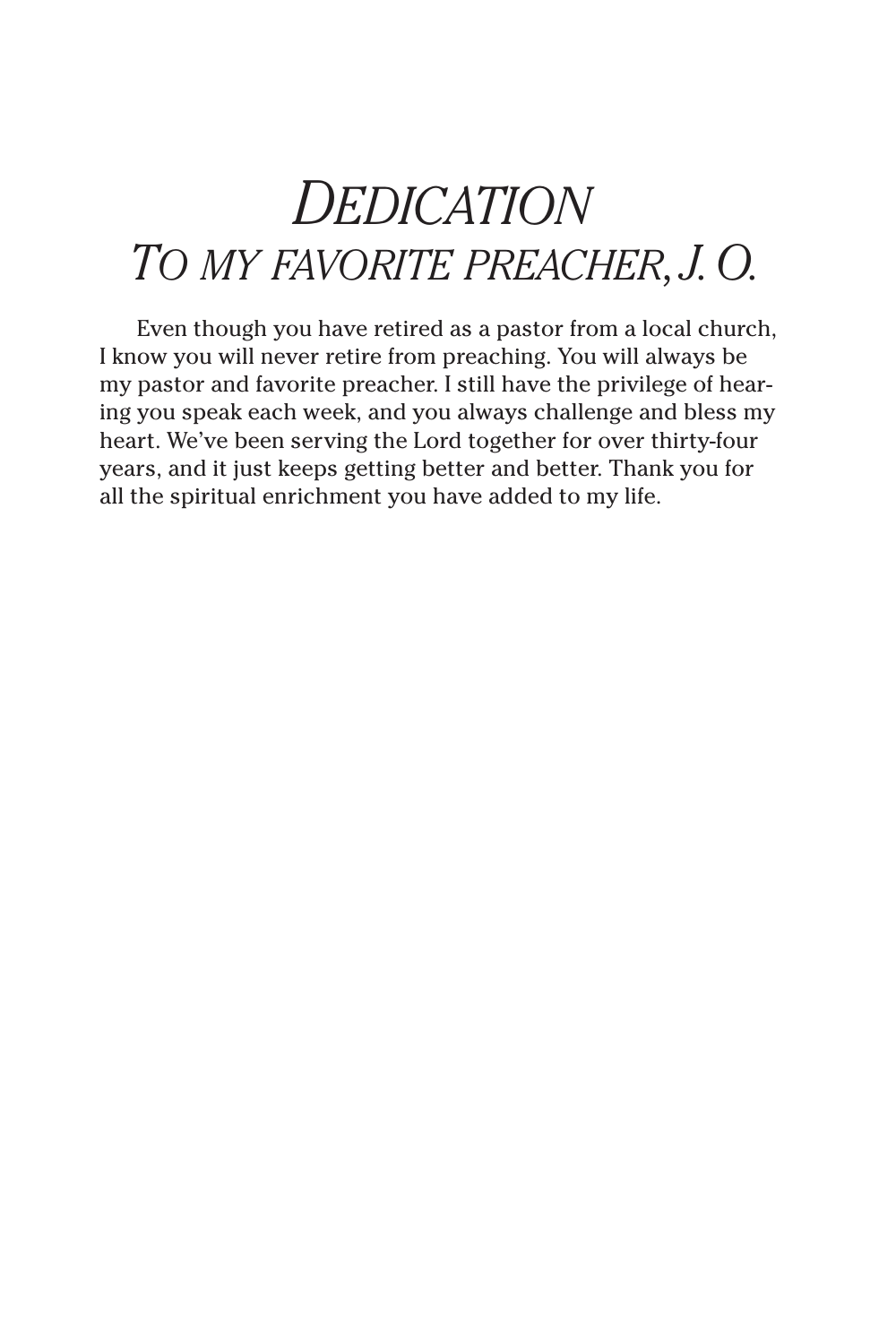## *Preface*

A few years ago I spent three years studying the Psalms. Each day I pondered the truths, plodded through the tough verses, and prayed many of the psalmists' prayers. My time in the Psalms always reminded me of God's power and providence in my life. I was also challenged time after time that *God is good* even when He doesn't seem good. I wrote the book *Be Still, My Child* as a result of those daily times in God's presence. As you can imagine, the book of Psalms became very precious to me.

When I decided to write a Bible study on the Psalms, I had a hard time deciding which of the 150 psalms to use in the study. All the psalms have such interesting lessons to teach us. I decided to focus on some of the psalms that could move us from just coping with life to conquering.

Worry and discouragement are two common problems with which we all struggle. They are attitudes that keep us from conquering. But a daily dose of Psalms can help. A. C. Gabelein said, "A psalm a day keeps worry away." Athanasius said, "Most Scripture speaks to us, while the Psalms speak for us." When we are down and discouraged and need to be lifted up again, we can find help in Psalms. Often we can identify with the psalmist and say, "That's just how I feel."

No other book confronts the real-life perplexities and problems we face today like Psalms. And no other book can move us from coping to conquering like the Psalms.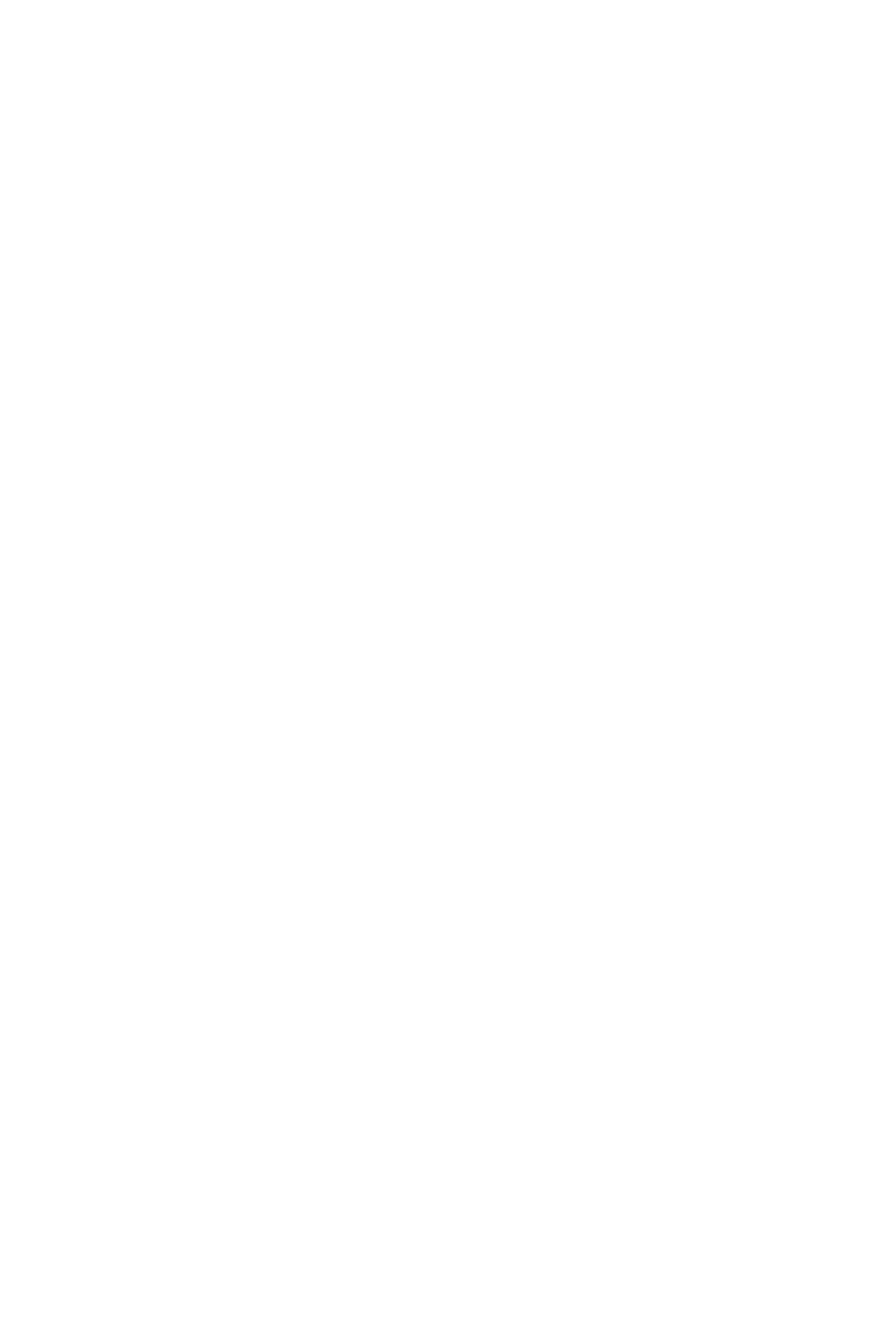### LESSON 1

### **How to Live a Happy Life**

### *Psalm 1*

*"And he shall be like a tree planted by the rivers of water, that bringeth forth his fruit in his season; his leaf also shall not wither; and whatsoever he doeth shall prosper" (Psalm 1:3).*

Psalm 1 almost serves as a preface to the rest of God's hymnbook, the book of Psalms. We don't know who wrote this psalm, but the message is clear and simple: the righteous are blessed; the wicked are cursed.

The first word in Psalm 1 is "Blessed." The Hebrew word for "blessed" often means "happy"; however, this word has a much broader meaning than the one we usually use for "happy." We most often think of happiness as a feeling we experience when circumstances and people are favorable. The word "blessed" relates to the internal calm a believer enjoys when things are right between her and God. This calmness produces contentment and joy in her life.

This psalm is full of truth that many of us have lived out and experienced. Loving God, I am happy; living in God, I am safe; obeying God, I will experience His rest. God wants to bless us; He wants us to enjoy the blessed life He has planned for us; but we must meet His conditions for receiving blessings. We will look at those requirements in this lesson; then you can evaluate how you measure up. My prayer is that you will discover the key that opens the door to true happiness if you have not already found it.

#### **The Blessed Man (vv. 1–3)**

Read Psalm 1:1–3.

1. Why are so many Christians unhappy?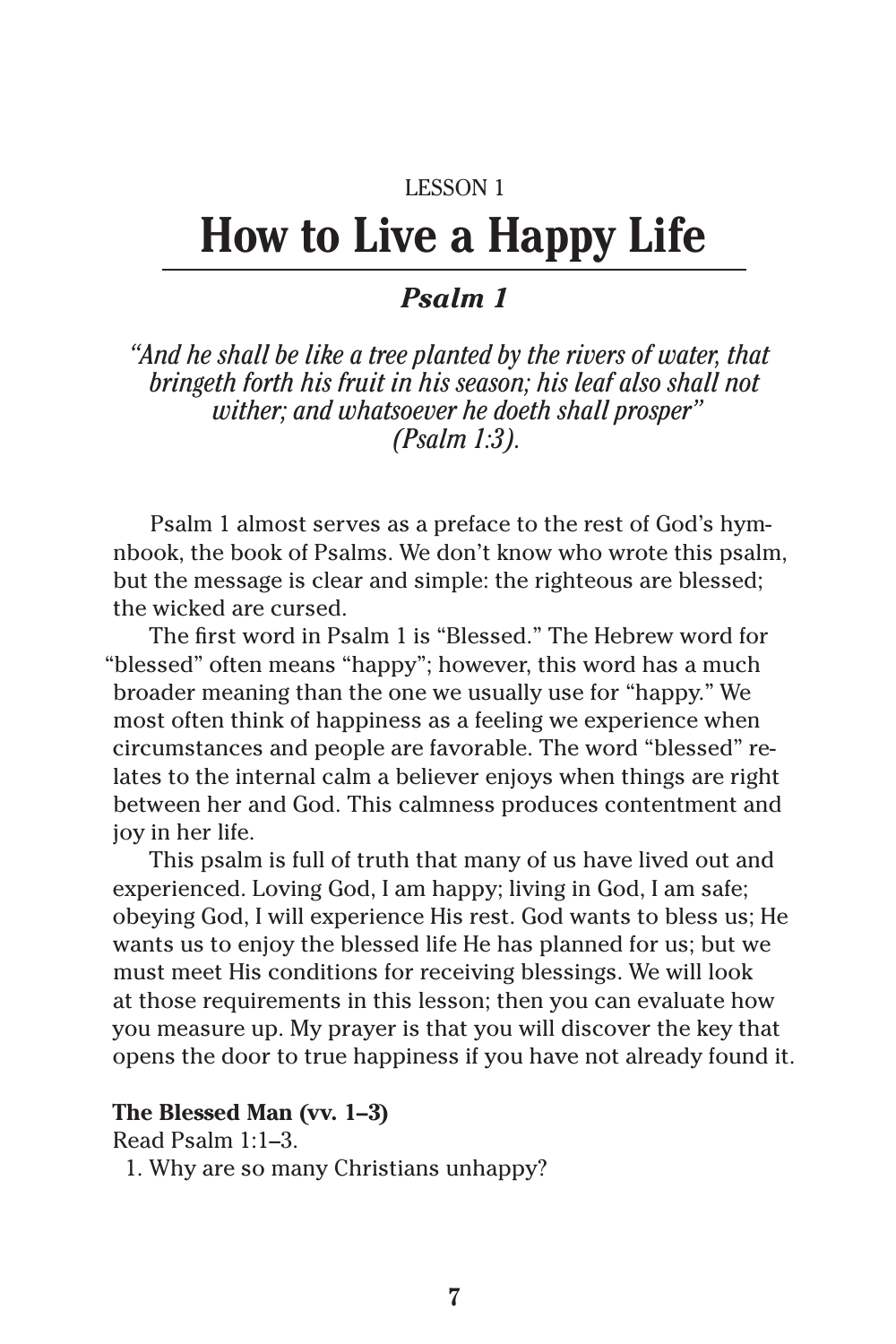- 2. How would you describe ungodly counsel? See Proverbs 14:12.
- 3. Notice the progression of the three words in verse 1: walketh, standeth, sitteth. When a Christian turns to the ungodly for counsel, what else might he do with the ungodly?

*"Ungodly people are all around us....The ungodly can live in our homes, work with us, be among our best friends. Taking their advice is fatal. The blessed person does not slow down to walk with them. If he does, his walk will soon come to an immobilizing standstill."1*

- 4. What do you think the psalmist meant by the "law of the LORD" (v. 2)? See Psalm 119:9–11.
- 5. Happiness is not found in the world. Happiness is found in the Word, the "law of the LORD." What comes to your mind when you read, "his delight is in the law of the LORD"?
- 6. How can you find delight in reading the Bible?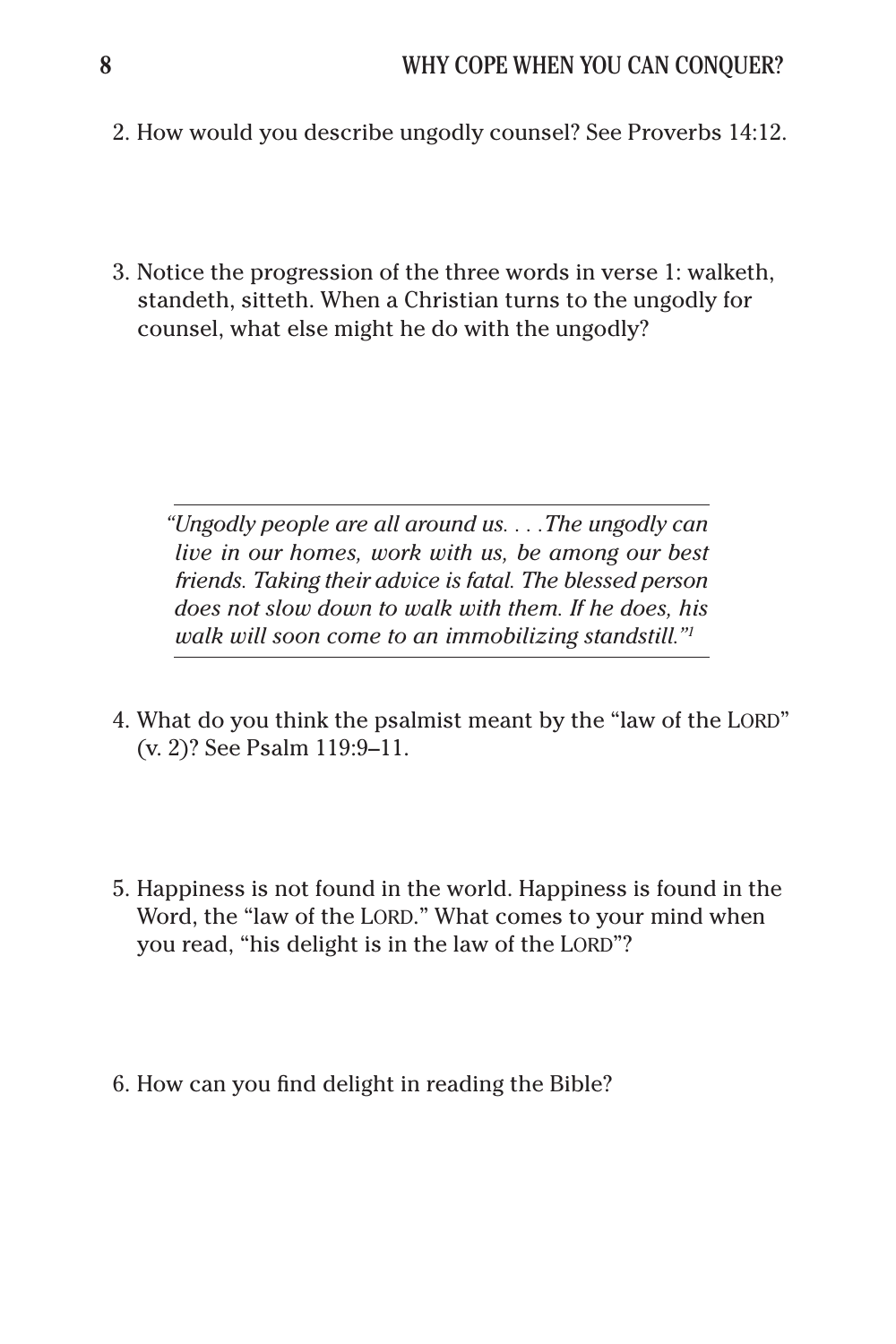7. Do you go through the "motions of devotions"? To find out, ask yourself this question several hours after you have read your Bible: What did I get from the Word today?

*"The quiet time often becomes a hollow convention of religious structure, instead of a holy meeting with the personal Christ. We read a verse or two of Bible, pray a little prayer and—oops! It's 7:30, Amen, and off to work again.... Some of us have forgotten* why *we take time, and with Whom we spend it. Instead of thinking of devotions in terms of what we want from God, perhaps some of us need to re-evaluate.... Have you devoted yourself to looking for Him with all your heart and all your soul?"2*

8. The happy, fulfilled child of God is described by four graphic phrases in verse 3. What are they, and what do they mean to you?

9. The happy Christian is pictured as a strong tree planted by rivers of water. (a) What is the significance of the words "rivers of water"? Read John 7:37–39.

(b) Why is the tree a picture of strength?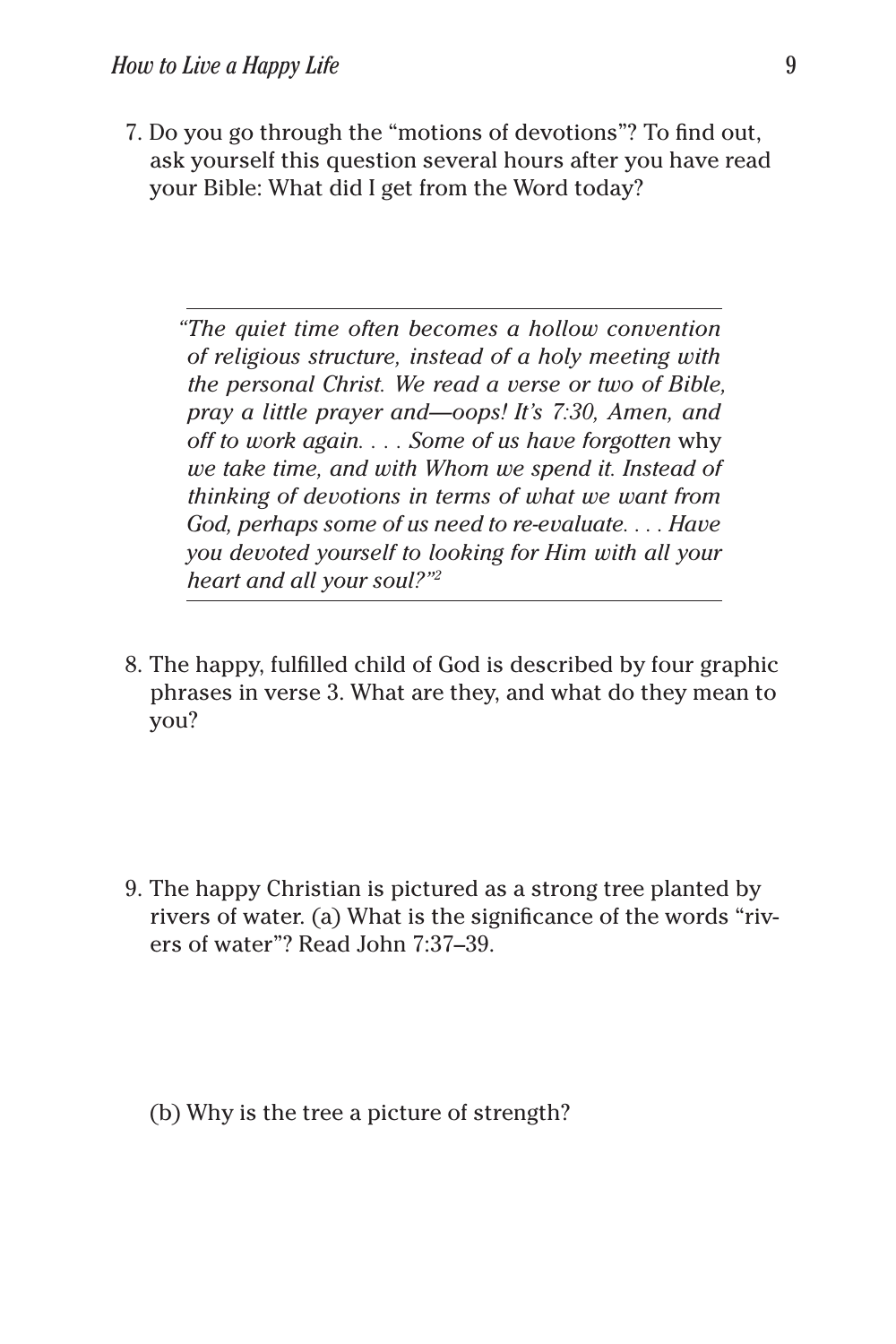10. As strong trees, we are to be productive—not just stand around looking good, as some trees do. What kind of fruit should be evident in a Christian's life? Read Galatians 5:22 and 23.

> *"What a garden of virtues. In these nine qualities—the fruit of the Spirit—we have one of the most concise and complete biographies of God. For these are His qualities, His attributes. This is what God is like. And God's greatest desire for us is to become like Him. As we live in Him and He in us, it is natural for us to be blessed, bear fruit and prosper, as the First Psalm declares."3*

- 11. What is the significance of the words "bringeth forth his fruit in his season"?
- 12. Happy Christians are not green just in the spring. They are like evergreens; they just keep growing: "Their leaf also shall not wither." How would you describe a Christian who does not wither? Read Jeremiah 17:7 and 8 and Habakkuk 3:17–19.
- 13. Do you have a hero of the faith or a spiritual role model who demonstrates this kind of perseverance? If so, write down what that person endured.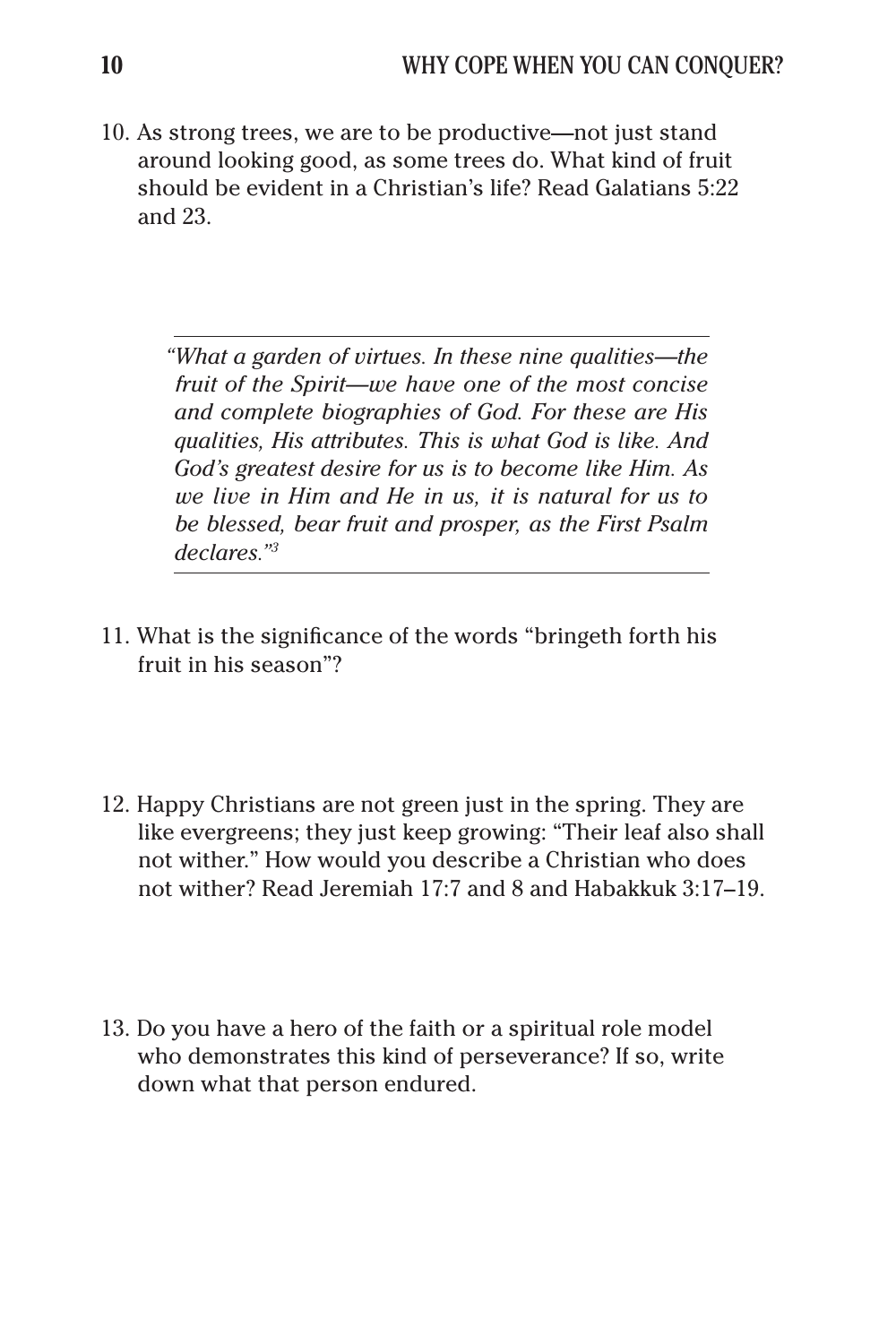*"Herein we as Christians are to differ from the world. When hell is let loose, and the worst comes to the worst, we are to do more than 'put up with it' or 'be steady.' We are to know a holy joy and manifest a spirit of rejoicing. We are to be 'more than conquerors,' instead of merely exercising self-control with the aid of an iron will. We are to rejoice in the Lord and to joy in the God of our salvation."4*

14. What kind of prosperity does the happy Christian enjoy? Read 1 Corinthians 1:4 and 5 and 2 Peter 1:3–8.

> *"... God is promising prosperity of life rather than of bank accounts. He is assuring those who obey Him and honor Him that in their obedience and trust they will find enrichment of life. This will mean far more to their true happiness than any amount of material prosperity."5*

### **The Ungodly Man (vv. 4–6)**

Read Psalm 1:4–6.

Grain consists of kernels, straw, and chaff. Chaff, which covers the kernel, has no value at all, while the kernel and straw do. In Bible times, after the head of the grain was pounded to separate the kernel from the chaff, the grain was tossed into the air. The wind blew the chaff away, and the grain fell back to the threshing floor.

15. A tree is a picture of strength and stability. What does chaff picture?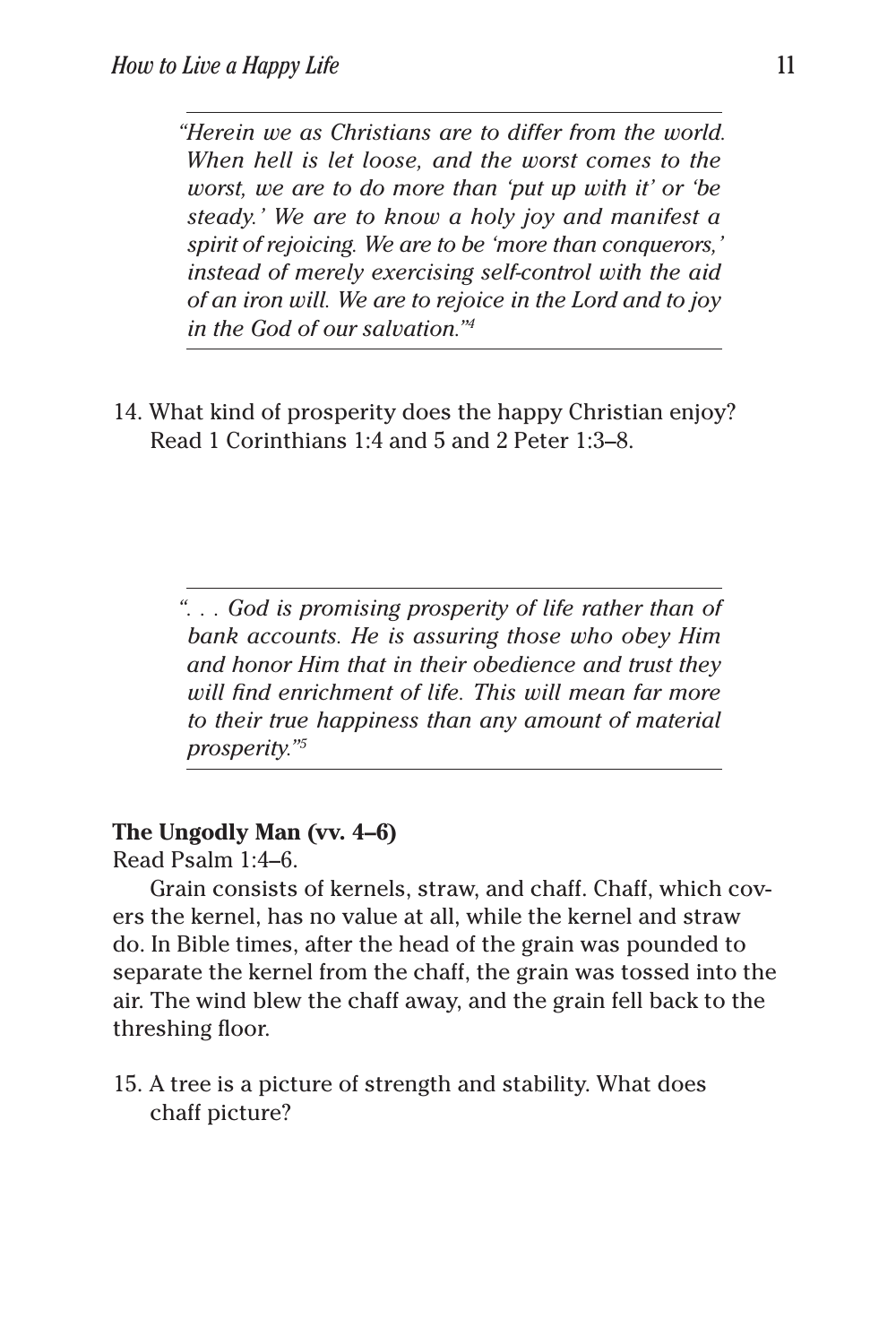- 16. Why would the ungodly be compared to chaff? Read John 14:27 and Isaiah 48:22.
- 17. The unbeliever "shall not stand in the judgment" (v. 5). The ungodly won't have a leg to stand on when they are told their names are not in the Book of Life (Rev-elation 20:11–15; Matthew 7:21–23). What arguments for gaining Heaven might they use?

- 18. This psalm describes two ways to live and two ways to die. What are the two ends and to whom are they assigned?
- 19. How does the radical difference between the righteous and the ungodly motivate you to delight in God's Word?

*"The ungodly man is condemned to perish, however we have the assurance that God cares for His own (v. 6a). Our Heavenly Father may need to discipline us at times, but He always takes special care to preserve us in the midst of every situation. The unbeliever, however, has no hope of preservation. His doom is certain. Not only does he face the problems of this present life but also the prospect of God's wrath and the second death (Rev. 21:8; cf. 1 Cor. 6:9, 10; Gal. 5:19–21)."6*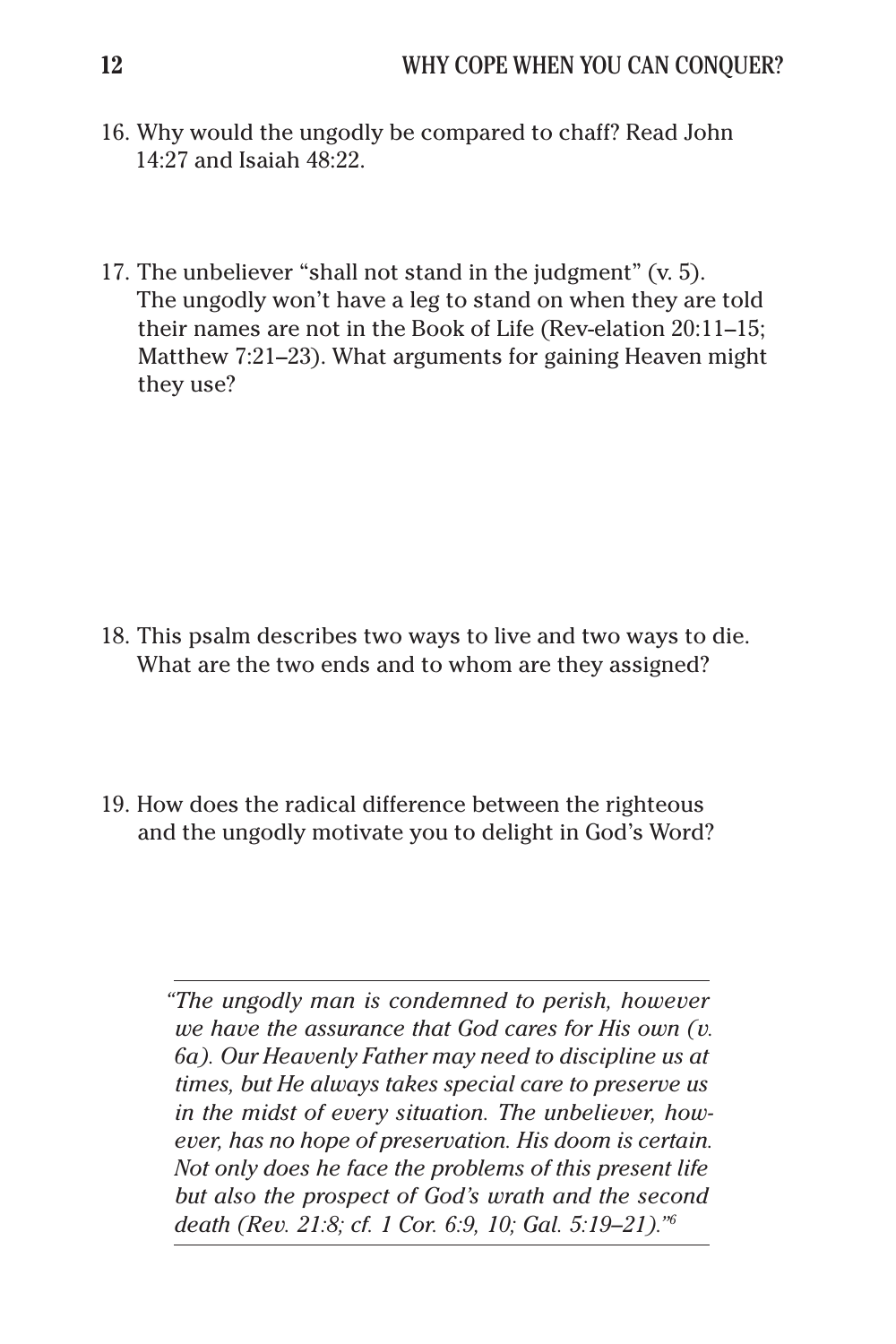20. Which of these descriptions fits your life: the blessed, happy person or the ungodly, hopeless person?

After studying this lesson, maybe you realize for the first time that you do not have eternal life. Or maybe you realize you have been depending on your good works to get you to Heaven. If you are not absolutely sure you have eternal life, read the verses that follow. They are the difference between Heaven and Hell.

- God **loves** you and wants you to enjoy the **abundant life** He offers you—John 3:16; John 10:10.
- Man is **sinful,** and his sin **separates** him from God—Romans 3:23; Romans 6:23.
- Jesus Christ's death is the only **provision** God has made to pay for man's sin—Romans 5:8; John 14:6.
- You cannot earn Heaven by your good works—Ephesians 2:8, 9.
- You must **receive** Jesus Christ as your Savior before you can personally experience His love for you and the abundant, happy life He has planned for you—John 1:12.
- You can invite Christ into your life right now by a simple act of **faith—**Romans 10:9–13.

Are you ready to invite Christ into your life to be your Savior? Use the following prayer to help you express your desire to God: "Lord Jesus, thank You for dying on the cross for my sins. Right now I open my heart and invite You into my life as my Savior. Thank You for forgiving my sin and giving me everlasting life. I want You to control my life so I can experience the blessed life You have planned for me."

• The Bible **promises eternal life** to all who receive Christ as Savior—1 John 5:11–13.



If you really want to live life with a capital L, I recommend the "Vine life." "Vine life" is living out the commands of John 15:1–5, where Jesus says He is the vine and we are the branches. If you disconnect a branch from the vine, what happens? It withers up and dies. Only as the branch is connected to the vine can the sap